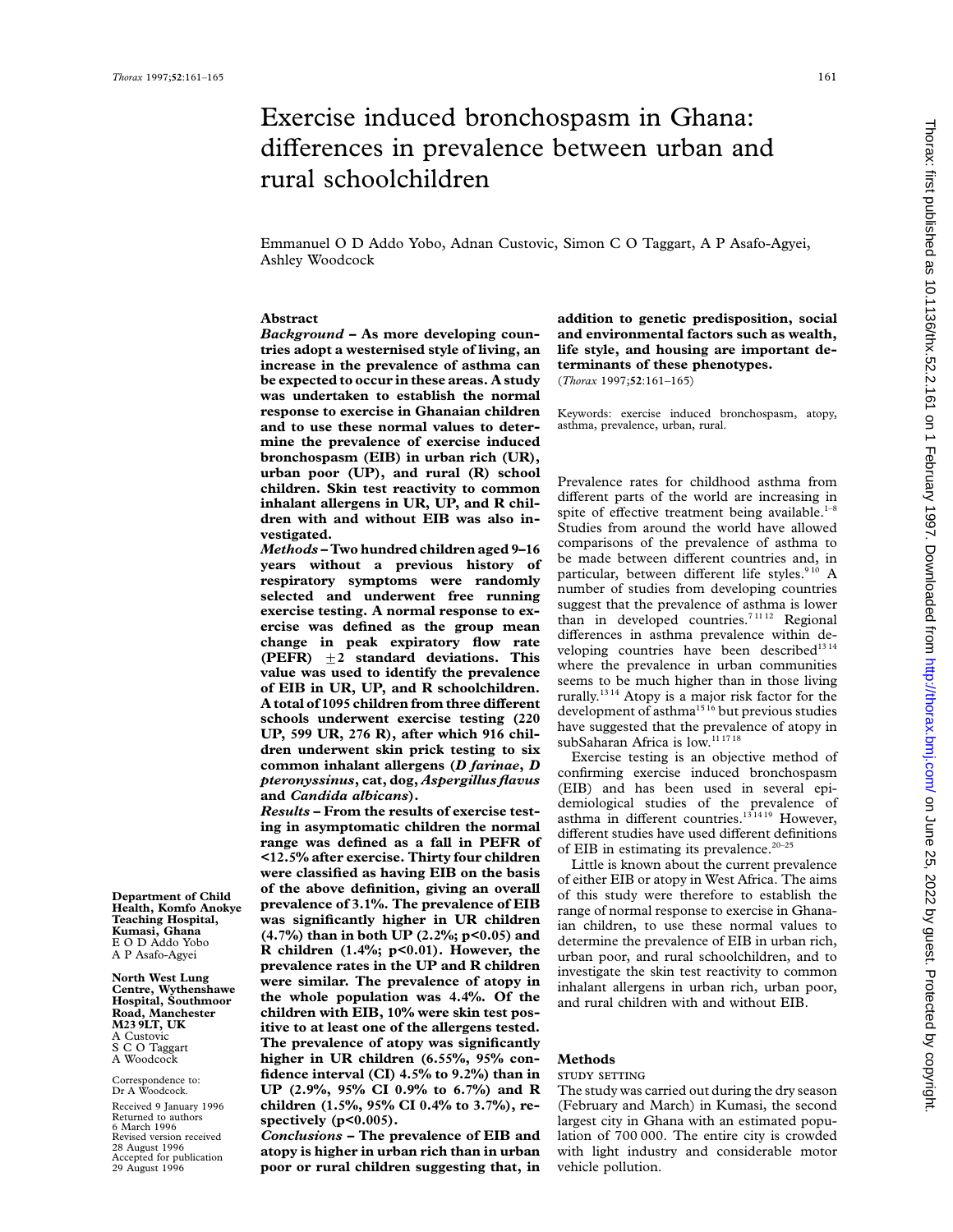Schools in Kumasi are categorised into urban EXERCISE TESTING poor (UP) and urban rich (UR) according to The schools were visited in turn on a day to the school fees charged. One school from each day basis and the children were studied class category was selected for study on the basis of by class. Absentees were asked to join the next proximity – Kotei Primary and Junior Sec- class. Standing height and weight without shoes ondary schools from the UP category and Uni- of all children were measured. Each child was versity of Science and Technology Primary and assigned his or her own peak flow meter and Junior Secondary schools from the UR cat- its use was demonstrated to the whole group. egory. The third school was selected from a The children were then allowed to practise in nearby rural area (Ohwim Primary and Junior groups of five until good technique was Secondary schools) on the basis of size and achieved (blowing through the meter from the accessibility. The UR and UP schools were situated two kilometres apart and the rural (R) and without any air leaks from around the school was situated 20 kilometres away, outside mouth piece until three readings less than 5% the town. apart were consistently achieved). Readings

cation Service and the management of the Uni-<br>versity of Science and Technology Primary and<br>was recorded and compared with age/height Junior Secondary Schools, Kumasi. Prior to entry into the study parental consent was 60% of predicted the exercise test was not sought through the heads of the schools con- performed. cerned. Exercise provocation consisted of free run-

ing", and "chest tightness" vary between di fferent languages and may have di meanings even within the same language. Some of 12.5% or more received salbutamol and of the children and parents in the current study rested for 10 more minutes. could therefore find it di questions from commonly used validated ques- and 12.00 hours on each day. Relative humidity tionnaires, or there could be a considerable was recorded as the daily mean between 06.00 di fference in the interpretation of di terms used such as "asthma" and "wheezing". daily mean. It was therefore decided to obtain a careful history of respiratory symptoms (cough, wheeze, or tightness in the chest) by in extra FISTING<br>performed by the same paediatrician ex-<br>performed by the same paediatrician ex-<br>performed in local customs and dialects. Eight underwent skin prick testing to six common<br>perienced in local customs and dialect history of any respiratory symptoms were iden-<br>tified. Of these, 200 were randomly selected many). A total of 916 children and parents<br>and underwent exercise testing according to gave consent to be skin tested. A positive the group mean change in peak expiratory flow rate (PEFR)  $\pm 2$  standard deviations.

To ensure consistency all exercise challenge **Results** tests were performed by the same investigators. The mean morning temperature and relative

## variability. *Prevalence of EIB in urban rich, urban poor and rural schoolchildren*

Once the normal value for change in PEFR following exercise was established, it was used to identify the prevalence of EIB in UR, UP, In 200 previously asymptomatic children the and R children. A total of 1095 children aged mean (SD) fall in PEFR was 2.69 (4.96)%. 9–16 were exercised (220 UP, 599 UR, 276 The normal distribution of the data was con-R). All children belonged to the same ethnic firmed by the  $\chi^2$  test. Values of more than pool. two standard deviations from the mean were

achieved (blowing through the meter from the peak of deep inspiration with maximum effort The study was approved by the Ghana Edu- were recorded as the best of three blows in a was recorded and compared with age/height predicted data. If the PEFR was less than

ning outdoors for six minutes at a jogging pace aiming at a heart rate of more than 170 beats/ min or 85% maximum for age, whichever was subjects<br>Establishing a normal response to exercise in the peated five and eight minutes after the exercise *Establishing a normal response to exercise in* peated five and eight minutes after the exercise *Ghanaian children* and the best of three readings was recorded.<br>
Meanings for words like "asthma", "wheez- The lower PEFR recorded at five or eight The lower PEFR recorded at five or eight minutes was taken as the final PEFR after exercise. All children who had a fall in PEFR

> Tests were carried out between 08.00 hours hours and 12.00 hours and temperature as the

humidity for the period of study were 28°C and 60%, respectively, with little day to day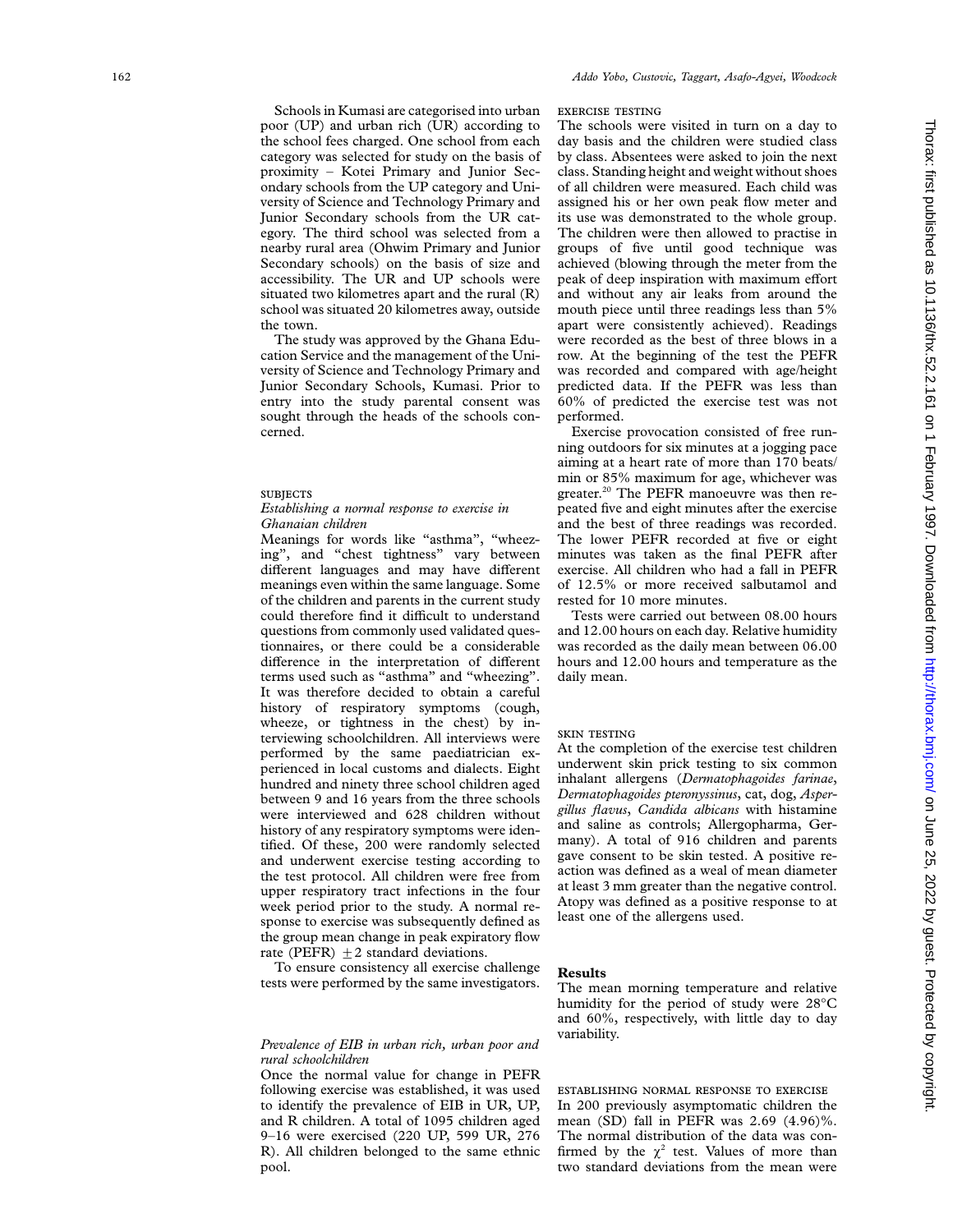*Table 1 Prevalence of exercise induced bronchospasm (EIB) in different age groups and* None of the children studied showed a pos-<br>*positive skin tests in urban rich, urban poor, and rural schoolchildren* if the stim test

|            | Prevalence of EIB      | Prevalence of EIB       | Prevalence of positive |
|------------|------------------------|-------------------------|------------------------|
|            | $(9-12 \text{ years})$ | $(13-16 \text{ years})$ | skin tests             |
| Urban poor | $2.2\%$                | $0\%$                   | 2.9%                   |
| $(n=220)$  | (3/139)                | (0/81)                  | (5/172)                |
| Urban rich | 4.7%                   | $3.1\%$                 | $6.5\%$                |
| $(n=599)$  | (19/406)               | (6/193)                 | (31/473)               |
| Rural      | $2.7\%$                | $1.6\%$                 | $1.5\%$                |
| $(n=276)$  | (4/148)                | (2/128)                 | (4/271)                |
| Total      | 3.8%                   | $2.0\%$                 | 4.4%                   |
|            | (26/693)               | (8/402)                 | (40/916)               |

exercise of more than 12.5% were classified as questionnaire could not be used in this study having EIB. **because it was difficult** for the children and

not differ (UP 11.8  $(1.8)$  years, UR 11.5  $(1.8)$  A fall in PEFR of 12.5% was defined as the years, R 12.1 (2.0) years; p>0.1) but children lower limit of normal, similar to the results in the UR group were heavier and taller than found in this study. those in the UP and R groups in all age groups The overall prevalence of EIB in the three (p<0.05). Thirty four children (16 boys) were areas combined in our study was 3.1% and was classified as having EIB, giving an overall pre- equally distributed between the sexes. Furvalence of 3.1% and a male:female ratio of 1: thermore, the prevalence was significantly 1.3. Table 1 shows the prevalence of EIB by greater in the urban rich than in either urban age in the UR, UP, and R schools. The pre- poor or rural areas. The estimates of the prevalence of EIB was significantly higher in UR valence of EIB in other studies using similar children than in UP ( $p<0.05$ ) and R children methodology have varied greatly between stud-(p<0.01). However, the prevalence rates in the ies in different locations. In a study of 12 year UP and R children were similar ( $p > 0.5$ ). The old children in Cardiff the prevalence of a 15% younger age group had a higher prevalence of or more fall in PEFR following six minutes free EIB, but the difference between the two age running was approximately 7% in 1973 and groups was not statistically significant ( $p= 8\%$  in 1988.<sup>30</sup> In South Africa, using an ar-0.06). bitrary 15% drop in PEFR to define exercise

A total of 916 children underwent skin testing rural children. A similar trend in the prevalence to six common inhalant allergens (table 1), of of exercise induced asthma was found in urban which 30 had a positive response to exercise.  $(5.8\%)$  and rural  $(0.1\%)$  Zimbabwean chil-The prevalence of atopy in the whole popu- dren.<sup>13</sup> These findings suggest that, in addition lation was 4.4% (40/916). The results show to genetic predisposition, social and enthat 10% of the children with EIB (3/30) were vironmental factors such as wealth, life style, skin test positive to at least one of the allergens and housing are important determinants in the used, all of them showing immediate skin test expression of asthma. reactivity to house dust mite (all were skin test The prevalence of EIB in the UR children positive to  $D$  farinae and two to  $D$  pteronyssinus). in this study is comparable to that found in None of the children with EIB was skin test South Africa and Zimbabwe.<sup>1314</sup> Our results positive to cat or dog. No significant difference also suggest that the prevalence of EIB is higher in the prevalence of atopy was found between in UR children than in UP children. Differences children with and without EIB  $(p>0.1)$ , but in the geographical location cannot explain the prevalence of atopy was significantly higher the difference between the urban and rural in UR children (6.55%, 95% confidence in-<br>terval (CI)  $4.5\%$  to  $9.2\%$ ) than in UP (2.9%, same climatic conditions and belonged to the 95% CI 0.9% to 6.7%) and R children (1.5%, same ethnic pool. Differences in life styles, 95% CI 0.4% to 3.7%), respectively ( $p<0.005$ ; housing, and exposure to indoor allergens or table 1). No significant difference was found outdoor pollutants may be important. It is between UP and R children. The reasonable to assume that a rich urban popu-

*itive skin test to dog, Aspergillus flavus and Candida albicans* allergens while two children without EIB in the UR school were skin test positive to cat.

## Discussion

Exercise testing is often used as an objective method for the diagnosis of asthma in epidemiological studies.<sup>13 14 23 26-30</sup> However, widely differing and often arbitrary criteria are still used to estimate the normal response to exconsidered abnormal. Using this criterion the ercise. A fall in PEFR of  $10-20\frac{\%}{22}^{22.23}$  and even normal value was defined as  $\langle 12.5\%$  fall in 25%,<sup>24</sup> has been considered the limit of the PEFR after exercise. The settlem is normal response in various studies. It is therefore important to standardise the exercise test by defining the mode of response in the normal PREVALENCE OF EIB IN UR, UP, AND R population which can then be used to identify school CHILDREN those subjects with a greater than normal re-All children who had a fall in PEFR after sponse to exercise.<sup>31–33</sup> A standard respiratory A total of 1095 children were exercised. One parents to understand the questions from comchild in the rural area was not allowed to run monly used validated questionnaires. Kattan *et* because of severe sickle cell anaemia and was *al* established that PEFR and FEV<sub>1</sub> were the excluded from the study. No child was excluded most sensitive tests and were abnormal in 83% because of a low baseline PEFR. and 84%, respectively, of those asthmatic chil-The mean (SD) age of the three groups did dren who had a positive exercise test response.<sup>26</sup>

induced asthma in a group of 6–9 year old children, $14$  the prevalence of asthma was ap-proximately 3% in urban children and 0.1% in

> in this study is comparable to that found in same climatic conditions and belonged to the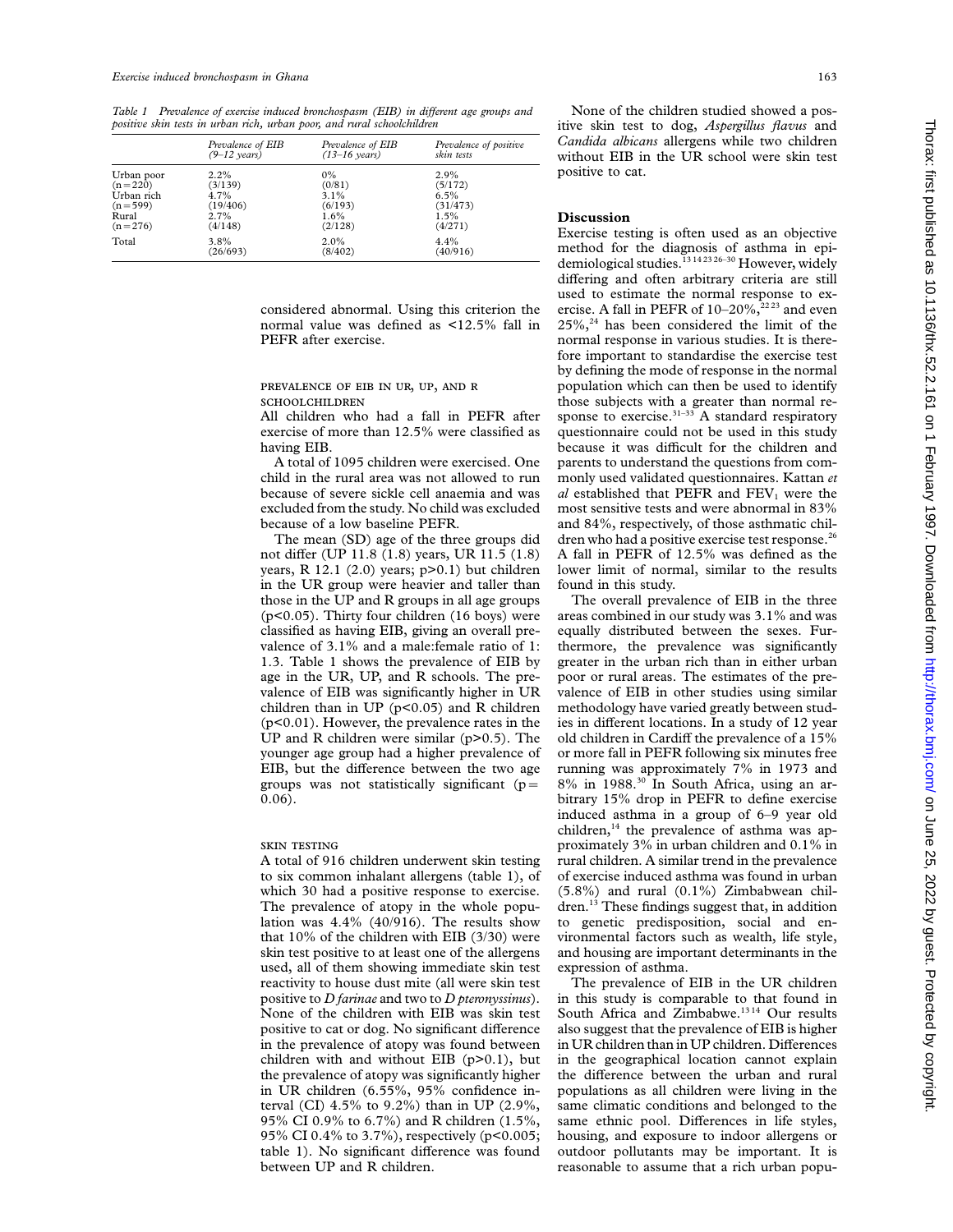housing than the other communities. This can of the world. explain the finding of a similar prevalence of In conclusion, the prevalence of EIB and EIB between urban poor and rural children, atopy was found to be significantly higher in as the observed differences in proportion of children with EIB probably reflect di styles, rather than areas of residence. However, to genetic predisposition, social and en-<br>it is important to stress that there was a sig- vironmental factors such as wealth, life style, it is important to stress that there was a significant number of children with a positive and housing are important determinants in the response to exercise even in the rural popu-<br>lation. Although Kumasi is a highly polluted of the risk factors for asthma are needed in order lation. Although Kumasi is a highly polluted of the risk factors for asthma are needed in order<br>city, it is unlikely that air pollution explains the to develop strategies for asthma prevention in city, it is unlikely that air pollution explains the to develop strate<br>marked differences in the prevalence of  $EIR$  this population. marked di fferences in the prevalence of EIB this population. between urban rich and poor children.

The difference in the prevalence of EIB be-I he difference in the prevalence of EIB be-<br>the authors thank the Tropical Health and Education Trust,<br>tween the rich urban and rural areas, although 21 Edenhurst Avenue, London for sponsorship of the study, statistically significant, was not as marked as the nead teachers, management, and teachers or the participating<br>in the previously mentioned studies in South Gloria Doku, nurses in the Komfo Anokye Teaching Hospital, Africa and Zimbabwe.<sup>1314</sup> In the study of Zim-<br>Kumasi, for their help with exercise testing. babwean children the rural community was situated 150 km from the urban community 1 Gergen PJ, Weiss KB. The increasing problem of asthma<br>and west isolated. The urban and mural areas in in the United States. Am Rev Respir Dis 1992:146:823-4. and was isolated. The urban and rural areas in<br>
our study were separated by about 20 km. It is<br>
increased in children? Evidence from the national study<br>
our study were separated by about 20 km. It is possible that the relatively short distance al-<br>lowed migration between these areas, probably<br>Delan P. Prevalence of asistma in Melbourne school-<br>phelan P. Prevalence of asistma in Melbourne schoolcontributing significantly to the way of life in didlern: changes over 26 years. *BMJ* 1991;302:1116–8.<br>contributing significantly to the way of life in 4 Shaw RA, Crane J, O'Donnell TV, Porteous LE, Coleman<br>ED. Increasing the rural area. The results in the Ohwim schools<br>may not reflect what would be found in a truly adolescent population: 1975–1989. Arch Dis Child 1990; may not reflect what would be found in a truly remote rural locality as some "western" habits 5 Haahtela T, Lindholm H, Bjorksten F, Koskenvuo K, Laitimen LA. Prevalence ould have been adopted in this area.<br>
Sensitisation to indoor allergens is a major 6 Nishima S. A study of the Sensitisation to indoor allergens is a major

Sensitisation to indoor allergens is a major 6 Nishima S. A study of the prevalence of bronchial asthma<br>
risk factor for the development of asthma and ischool children in western districts of Japan: comparison<br>
between the maintaining asthmatic symptoms. methods and same districts. *Arerugi* 1993;**42**:192–204. 34 35 Our fail-The UT Allergy and atopy in southern ure to show significant differences in the pre-<br>
Valence of atopy between children with and <sup>8</sup> Luyt DK, Burton PR, Simpson H. Epidemiological study valence of atopy between children with and 8 Luyt DK, Burton PR, Simpson H. Epidemiological study<br>of wheeze, doctor diagnosed asthma and cough in prewithout EIB could reflect insufficient power<br>due to the small number of children who had<br><sup>9</sup> Burr ML, Limb ES, Andrae S, Barry DMJ, Nagel F. Childdue to the small number of children who had 9 Burr ML, Limb ES, Andrae S, Barry DMJ, Nagel F. Child-<br>
FID (20) and small hotel of Harmonic and Harmonic Blue and Harmonic State of Harmonic State and Harmonic Stat  $H = H = (30)$  and were skin tested. However, we *J Epidemiol* 1994;23:341–7. found the prevalence of atopy to be significantly<br>  $\frac{10 \text{ Robertson CF, Bishop J, S, 20-1}}{\text{Substron CF, Bishop J, S, 20-1}}$ <br>  $\frac{10 \text{ Robertson CF, Bishop J, S, 20-1}}{\text{Substron F, B, shop J, S, 20-1}}$ <br>  $\frac{10 \text{ Robinson CF, B, shop J, S, 20-1}}{\text{Substron F, B, shop J, S, 20-1}}$ <br>  $\frac{10 \text{R, F, 20-1}}{26}$ <br> 26. children, which suggests that a "westernised" 11 Godfrey RC. Asthma and IgE levels in rural and urban life style is associated with an increase in IgE communities in the model and urban mediated sensitivation This may mediated sensitisation. This may be due to the 12 Warrel DA, Fawcet IW, Harrison BDW, Agamah AJ, Ibu<br>1909, Pope HM, et al. Bronchial asthma in the Nigerian increased exposure to indoor allergens such as  $\frac{J_{\text{S}}}{2}$  Savannah Region. *Q J Med* 1975;**174**:325.<br>house dust mite but other foctors such as diet 13 Keeley DJ, Neill P, Gallivan S. Comparison of the prevalence house dust mite but other factors such as diet, <sup>13</sup> Keeley DJ, Neill P, Gallivan S. Comparison of the prevalence<br>passive smoking, and air pollution may also babwean children. *Thorax* 1991;46:549-53.

House dust mites are the most important study of urban and rural Xhosa children. *Clin Allergy*<br>
1979;9:319–24. cause of asthma world wide.<sup>36</sup> Godfrey found 1979;9:319–24.<br>house dust mites to be plentiful in rural homes significance of skin reactions to mite extracts in children house dust mites to be plentiful in rural homes in the Gambia<sup>11</sup> and this may also apply to Ghana. However, factors such as ventilation, temperature, and the nature of bedding and  $_{17}$  Al-Frayh A. IgE mediated skin reactivity of *Engl 3 Med* 1989;320:271-7.<br>furnishings may affect the allergen content of continues and allem and alternatic state and *any S* furnishings may affect the allergen content of 18 Commey JOO, Haddock DRW. Skin sensitivity to house<br>the domestic environment. Furthermore, it is<br>possible that mites other than *D* pteronyssinus<br> $Roy Soc Top Hyg 1973;67:107$ . possible that mites other than *D pteronyssinus*<br>and *D farinae* play an important part in sens-<br>imaging the media adolescents. Pediatr Clin North Am 1988;35:1031-40.<br>itisation in this part of the world – for example, 20 T R. Standardization of lung function testing in children.<br>
Blomia tropicalis. In Ghana children spend more<br>
The commentations of the GAP Con-<br>
Exercise Committee. The Pediatr 1980;97:668-76. 21 Johnson NM. *Respiratory medicines.* London: Blackwell Sci-<br>21 *entific Publications, 1986:89.*<br>22 Godfrey S, Silverman M, Anderson SD. Problems of in-<br>22 Godfrey S, Silverman M, Anderson SD. Problems of inconsiderably less common than in developed terpreting exercise-induced asthma. *J Allergy Clin Immunol*<br>
countries. It is interesting to note that only two 1973;52:199–209.<br>
out of 916 children were skin test nositive to 23 Burr ML, Eldridge BA, Borysiewicz LK. Pea out of 916 children were skin test positive to 23 Burr ML, Eldridge BA, Borysiewicz LK. Peak expiratory cat, and none to dog. There is a need to *Arch Dis Child* 1974;49:923–6.<br>investigate further what are the most important <sup>24</sup> Cropp GJA. Relative sensitivity of different pulmonary funcinvestigate further what are the most important  $^{24}$  Cropp GJA. Relative sensitivity of different pulmonary func-<br>allergic sensitisers in this population. Cock-<br> $Pedianris$ : 1975;56(Suppl):860-7. 25 Kral B, Havel V, Tilser P, Jirkal J, Elias J. Exercise induced roach and other organic allergens could play bronchoconstriction: a long-term follow up study. *Allergol* an important part in the development of IgE

lation adopts a more westernised life style and mediated sensitisation and asthma in this part

rich urban children than in poor urban or rural children. This finding suggests that, in addition<br>to genetic predisposition, social and en-

21 Edenhurst Avenue, London for sponsorship of the study, the head teachers, management, and teachers of the participating

- 
- 
- 
- **65**:1319–23.
- 
- 
- 
- 
- 
- 
- 
- 
- 
- 14 Van Niekerk CH, Wiebers EG, Shore SC, Heese H de V, play a part.<br>
14 Van Niekerk CH, Wiebers EG, Shore SC, Heese H de V, van Dhalkwyk DJ. Prevalence of asthma: a comparative<br>
14 Van Niekerk CH, Wiebers EG, Shore SC, Hee
	-
	- with asthma. *BMJ* 1969;1:723-6.<br>16 Burrows B, Martinez FD, Halonen M, Barbee RA, Cline MG. Association of asthma with serum IgE levels and skin reactivity to allergens. N Engl  $\frac{7}{2}$  Med 1989;320:271-7.
	-
	-
	-
	- ference Committee. *J Pediatr* 1980;**97**:668–76.<br>21 Johnson NM. *Respiratory medicine*. London: Blackwell Sci-
	-
	-
	-
	-
	- Immunol 1989;5(Suppl):29.